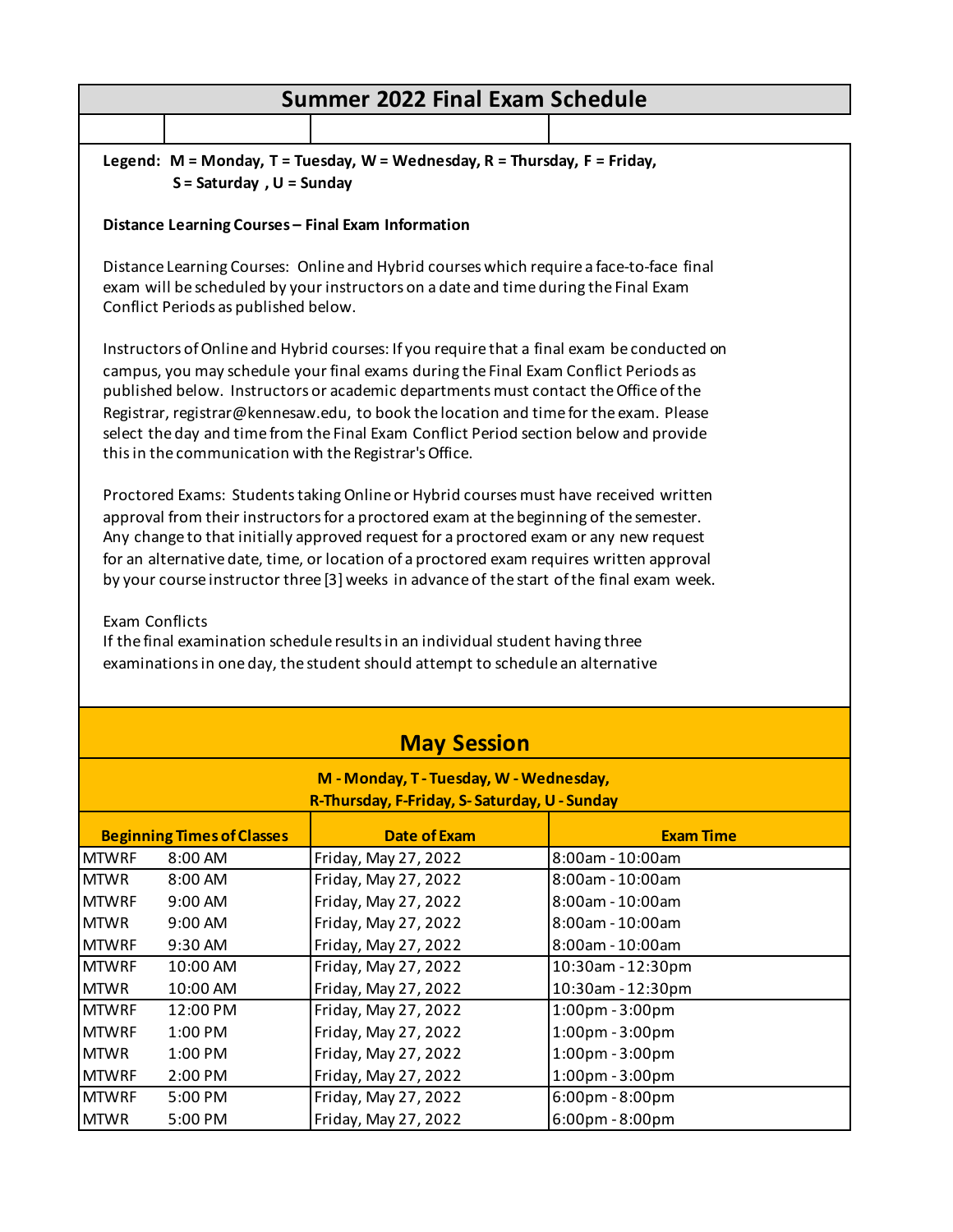| <b>4-Week Session I</b>           |                                                                                         |                          |                                    |  |  |
|-----------------------------------|-----------------------------------------------------------------------------------------|--------------------------|------------------------------------|--|--|
|                                   | M - Monday, T - Tuesday, W - Wednesday,<br>R-Thursday, F-Friday, S-Saturday, U - Sunday |                          |                                    |  |  |
| <b>Beginning Times of Classes</b> |                                                                                         | <b>Date of Exam</b>      | <b>Exam Time</b>                   |  |  |
| <b>MTWR</b>                       | $8:00 \text{ AM}$                                                                       | Wednesday, June 29, 2022 | 8:00am - 10:00am                   |  |  |
| <b>MTWR</b>                       | 11:00 AM                                                                                | Wednesday, June 29, 2022 | 11:00am - 1:00am                   |  |  |
| <b>MTWR</b>                       | $2:00$ PM                                                                               | Wednesday, June 29, 2022 | 2:00pm - 4:00pm                    |  |  |
| <b>MTWR</b>                       | $5:00$ PM                                                                               | Wednesday, June 29, 2022 | 5:00pm - 7:00pm                    |  |  |
| <b>MTWR</b>                       | $6:00 \text{ PM}$                                                                       | Wednesday, June 29, 2022 | 5:00pm - 7:00pm                    |  |  |
| <b>MTWR</b>                       | 8:00 PM                                                                                 | Wednesday, June 29, 2022 | $8:00 \text{pm} - 10:00 \text{pm}$ |  |  |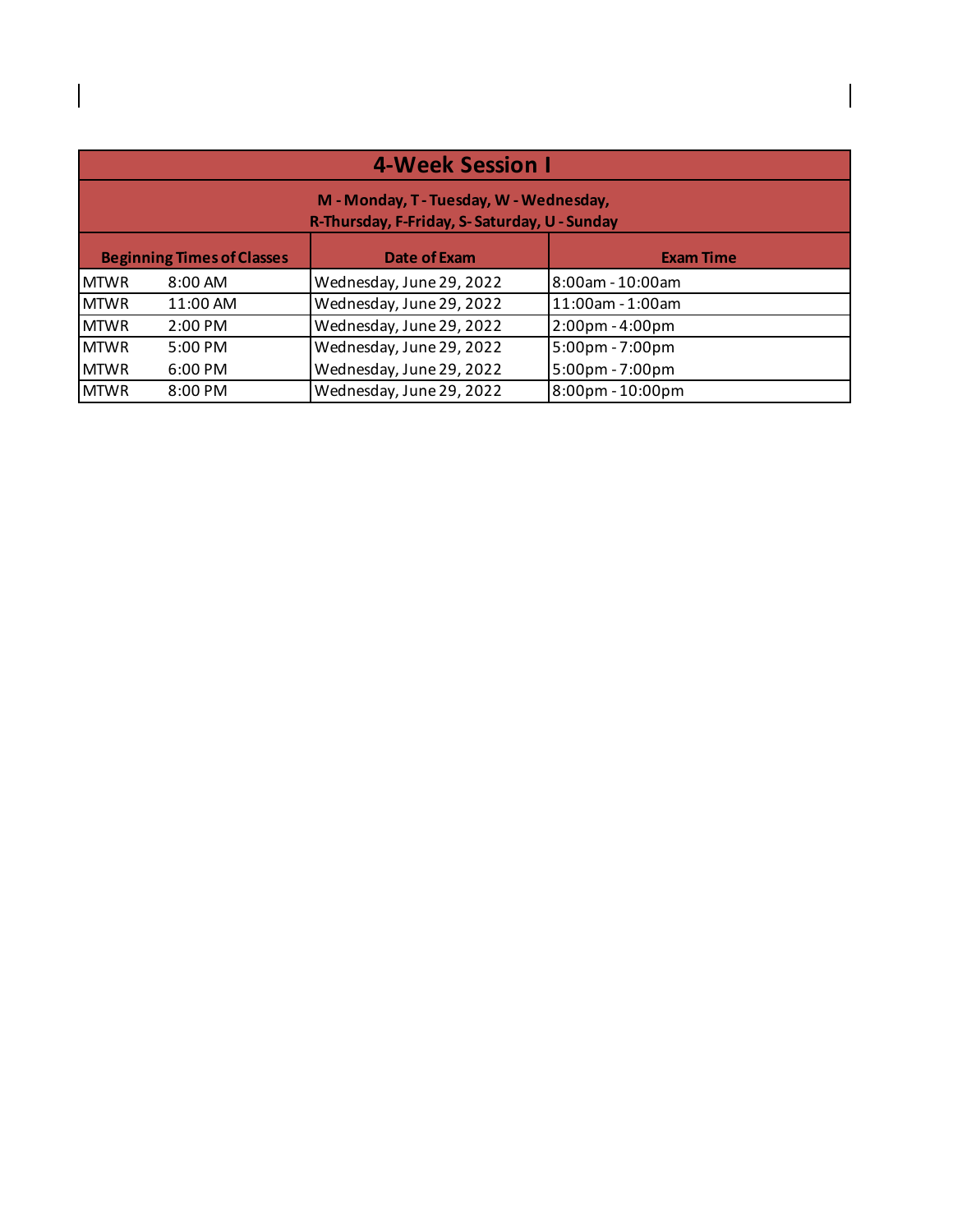| <b>6-Week Session</b> |                                                                                         |                          |                                   |  |  |
|-----------------------|-----------------------------------------------------------------------------------------|--------------------------|-----------------------------------|--|--|
|                       | M - Monday, T - Tuesday, W - Wednesday,<br>R-Thursday, F-Friday, S-Saturday, U - Sunday |                          |                                   |  |  |
|                       | <b>Beginning Times of Classes</b>                                                       | Date of Exam             | <b>Exam Time</b>                  |  |  |
| <b>TR</b>             | $8:00 \text{ AM}$                                                                       | Tuesday, July 19, 2022   | $9:00$ am - 11:30am               |  |  |
| <b>TR</b>             | 12:00 PM                                                                                | Tuesday, July 19, 2022   | 11:30 am - 1:30pm                 |  |  |
| <b>TR</b>             | 4:00 PM                                                                                 | Tuesday, July 19, 2022   | 5:00pm - 7:00pm                   |  |  |
| <b>TR</b>             | 5:00 PM                                                                                 | Tuesday, July 19, 2022   | 5:00pm - 7:00pm                   |  |  |
|                       |                                                                                         |                          |                                   |  |  |
|                       | <b>Beginning Times of Classes</b>                                                       | Date of Exam             | <b>Exam Time</b>                  |  |  |
| <b>MW</b>             | $8:00$ AM                                                                               | Wednesday, July 20, 2022 | 8:00am - 10:00am                  |  |  |
| <b>MWF</b>            | $8:00 \text{ AM}$                                                                       | Wednesday, July 20, 2022 | 8:00am - 10:00am                  |  |  |
| <b>MW</b>             | 12:00 PM                                                                                | Wednesday, July 20, 2022 | $1:00 \text{pm} - 3:00 \text{pm}$ |  |  |
| <b>MWF</b>            | 12:00 PM                                                                                | Wednesday, July 20, 2022 | 1:00pm - 3:00pm                   |  |  |
| <b>MW</b>             | 4:00 PM                                                                                 | Wednesday, July 20, 2022 | 5:00pm - 7:00pm                   |  |  |
| <b>MWF</b>            | 4:00 PM                                                                                 | Wednesday, July 20, 2022 | 5:00pm - 7:00pm                   |  |  |
| <b>MW</b>             | $5:00$ PM                                                                               | Wednesday, July 20, 2022 | 5:00pm - 7:00pm                   |  |  |
| <b>MWF</b>            | 5:00 PM                                                                                 | Wednesday, July 20, 2022 | 5:00pm - 7:00pm                   |  |  |
|                       |                                                                                         |                          |                                   |  |  |
|                       | Final Exam Conflict Period                                                              | Wednesday, July 20, 2022 | 10:30am - 12:30pm                 |  |  |

|  |  |  | <b>4-Week Session II</b> |  |
|--|--|--|--------------------------|--|
|--|--|--|--------------------------|--|

| M - Monday, T - Tuesday, W - Wednesday,<br>R-Thursday, F-Friday, S-Saturday, U - Sunday |                                                                       |                        |                  |  |  |  |
|-----------------------------------------------------------------------------------------|-----------------------------------------------------------------------|------------------------|------------------|--|--|--|
|                                                                                         | <b>Beginning Times of Classes</b><br>Date of Exam<br><b>Exam Time</b> |                        |                  |  |  |  |
| <b>MTWR</b>                                                                             | $8:00 \text{ AM}$                                                     | Monday, August 1, 2022 | 9:00am - 11:00am |  |  |  |
| <b>MTWR</b>                                                                             | 11:00 AM                                                              | Monday, August 1, 2022 | 11:30am - 1:30pm |  |  |  |
| <b>MTWR</b>                                                                             | $2:00 \text{ PM}$                                                     | Monday, August 1, 2022 | 2:00pm - 4:00pm  |  |  |  |
| <b>MTWR</b>                                                                             | $5:00 \text{ PM}$                                                     | Monday, August 1, 2022 | 5:00pm - 7:00pm  |  |  |  |
| <b>MTWR</b>                                                                             | $6:00 \text{ PM}$                                                     | Monday, August 1, 2022 | 5:00pm - 7:00pm  |  |  |  |
| <b>MTWR</b>                                                                             | $8:00 \text{ PM}$                                                     | Monday, August 1, 2022 | 8:00pm - 10:00pm |  |  |  |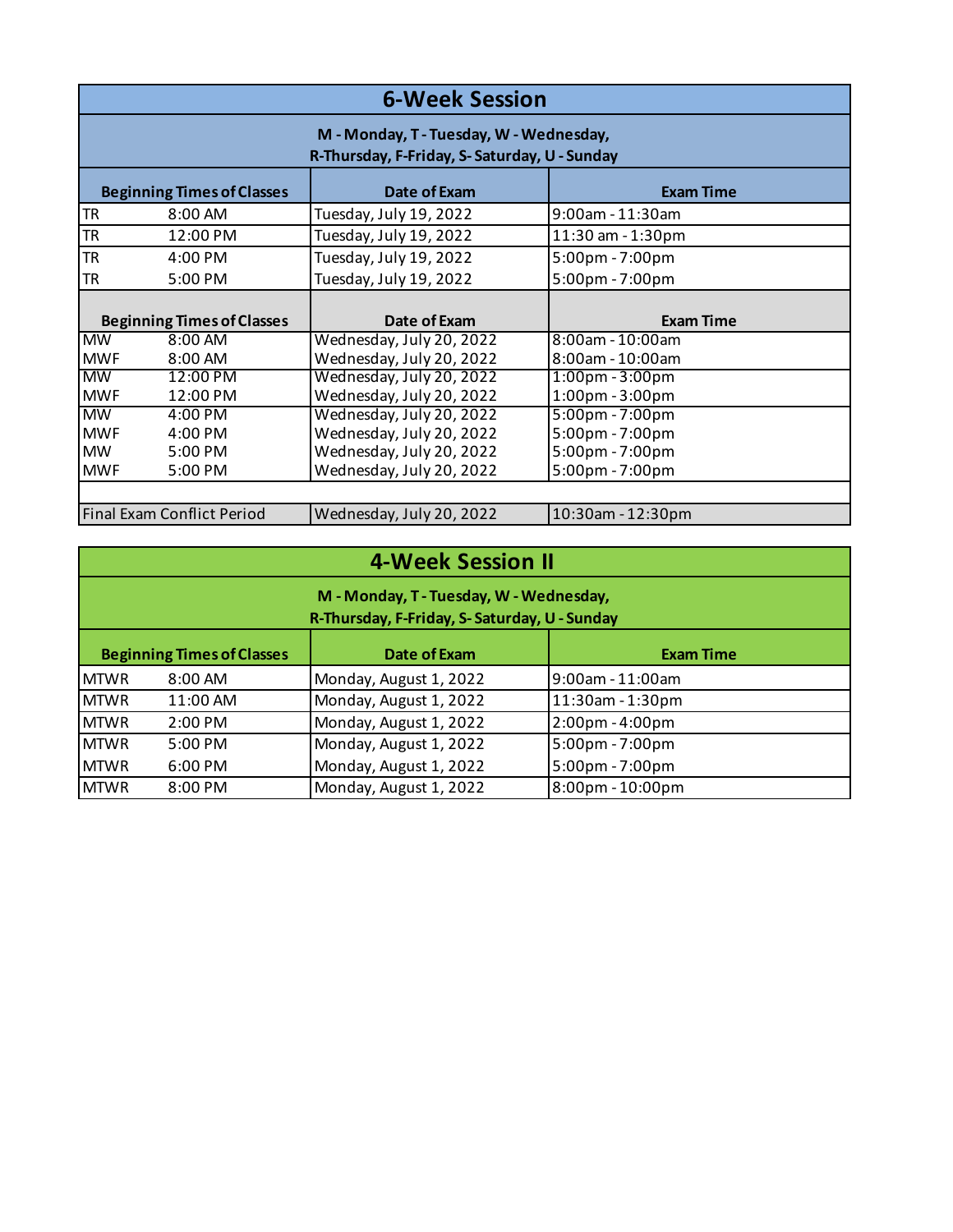| 10-Week                                      |                                   |                           |                   |  |
|----------------------------------------------|-----------------------------------|---------------------------|-------------------|--|
| M - Monday, T - Tuesday, W - Wednesday,      |                                   |                           |                   |  |
| R-Thursday, F-Friday, S-Saturday, U - Sunday |                                   |                           |                   |  |
|                                              | <b>Beginning Times of Classes</b> | <b>Date of Exam</b>       | <b>Exam Time</b>  |  |
| <b>TR</b>                                    | 8:00 AM                           | Tuesday, August 2, 2022   | 9:00am - 11:00am  |  |
| TR                                           | 8:00 AM                           | Tuesday, August 2, 2022   | 9:00am - 11:00am  |  |
| <b>TR</b>                                    | 8:00 AM                           | Tuesday, August 2, 2022   | 9:00am - 11:00am  |  |
| <b>TR</b>                                    | 8:00 AM                           | Tuesday, August 2, 2022   | 9:00am - 11:00am  |  |
| <b>TR</b>                                    | 10:30 AM                          | Tuesday, August 2, 2022   | 11:30am - 1:30pm  |  |
| <b>TR</b>                                    | 11:00 AM                          | Tuesday, August 2, 2022   | 11:30 am - 1:30pm |  |
| <b>TR</b>                                    | 12:00 PM                          | Tuesday, August 2, 2022   | 11:30 am - 1:30pm |  |
| <b>TR</b>                                    | 12:00 PM                          | Tuesday, August 2, 2022   | 11:30 am - 1:30pm |  |
| <b>TR</b>                                    | 1:00 PM                           | Tuesday, August 2, 2022   | 2:00pm - 4:00pm   |  |
| <b>TR</b>                                    | 2:00 PM                           | Tuesday, August 2, 2022   | 2:00pm - 4:00pm   |  |
| <b>TR</b>                                    | 4:00 PM                           | Tuesday, August 2, 2022   | 5:00pm - 7:00pm   |  |
| <b>TR</b>                                    | 4:00 PM                           | Tuesday, August 2, 2022   | 5:00pm - 7:00pm   |  |
| <b>TR</b>                                    | 5:00 PM                           | Tuesday, August 2, 2022   | 5:00pm - 7:00pm   |  |
| TR                                           | 5:00 PM                           | Tuesday, August 2, 2022   | 5:00pm - 7:00pm   |  |
| <b>TR</b>                                    | 5:00 PM                           | Tuesday, August 2, 2022   | 5:00pm - 7:00pm   |  |
| <b>TR</b>                                    | 5:00 PM                           | Tuesday, August 2, 2022   | 5:00pm - 7:00pm   |  |
| <b>TR</b>                                    | 7:30 PM                           | Tuesday, August 2, 2022   | 8:00pm - 10:00pm  |  |
| <b>TR</b>                                    | 8:00 PM                           | Tuesday, August 2, 2022   | 8:00pm - 10:00pm  |  |
|                                              | <b>Beginning Times of Classes</b> | Date of Exam              | <b>Exam Time</b>  |  |
| <b>MW</b>                                    | 8:00 AM                           | Wednesday, August 3, 2022 | 9:00am - 11:00am  |  |
| <b>MW</b>                                    | 8:00 AM                           | Wednesday, August 3, 2022 | 9:00am - 11:00am  |  |
| <b>MTWR</b>                                  | 8:00 AM                           | Wednesday, August 3, 2022 | 9:00am - 11:00am  |  |
| <b>MW</b>                                    | 8:00 AM                           | Wednesday, August 3, 2022 | 9:00am - 11:00am  |  |
| <b>MW</b>                                    | 8:00 AM                           | Wednesday, August 3, 2022 | 9:00am - 11:00am  |  |
| <b>MW</b>                                    | 10:30 AM                          | Wednesday, August 3, 2022 | 11:30am - 1:30pm  |  |
| <b>MW</b>                                    | 11:00 AM                          | Wednesday, August 3, 2022 | 11:30 am - 1:30pm |  |
| <b>MTWR</b>                                  | 11:00 AM                          | Wednesday, August 3, 2022 | 11:30 am - 1:30pm |  |
| <b>MW</b>                                    | 12:00 PM                          | Wednesday, August 3, 2022 | 11:30 am - 1:30pm |  |
| <b>MW</b>                                    | 12:00 PM                          | Wednesday, August 3, 2022 | 11:30am - 1:30pm  |  |
| <b>MW</b>                                    | 1:00 PM                           | Wednesday, August 3, 2022 | 2:00pm - 4:00pm   |  |
| <b>MW</b>                                    | 2:00 PM                           | Wednesday, August 3, 2022 | 2:00pm - 4:00pm   |  |
| <b>MTWR</b>                                  | 2:00 PM                           | Wednesday, August 3, 2022 | 2:00pm - 4:00pm   |  |
| <b>MW</b>                                    | 4:00 PM                           | Wednesday, August 3, 2022 | 5:00pm - 7:00pm   |  |
| <b>MW</b>                                    | 4:00 PM                           | Wednesday, August 3, 2022 | 5:00pm - 7:00pm   |  |
| <b>MW</b>                                    | 5:00 PM                           | Wednesday, August 3, 2022 | 5:00pm - 7:00pm   |  |
| <b>MW</b>                                    | 5:00 PM                           | Wednesday, August 3, 2022 | 5:00pm - 7:00pm   |  |
| <b>MW</b>                                    | 5:00 PM                           | Wednesday, August 3, 2022 | 5:00pm - 7:00pm   |  |
| <b>MTWR</b>                                  | 5:00 PM                           | Wednesday, August 3, 2022 | 5:00pm - 7:00pm   |  |
| <b>MW</b>                                    | 5:00 PM                           | Wednesday, August 3, 2022 | 5:00pm - 7:00pm   |  |
| <b>MTWR</b>                                  | 6:00 PM                           | Wednesday, August 3, 2022 | 5:00pm - 7:00pm   |  |
| <b>MW</b>                                    | 7:30 PM                           | Wednesday, August 3, 2022 | 8:00pm - 10:00pm  |  |
| $\textsf{MW}{}$                              | 8:00 PM                           | Wednesday, August 3, 2022 | 8:00pm - 10:00pm  |  |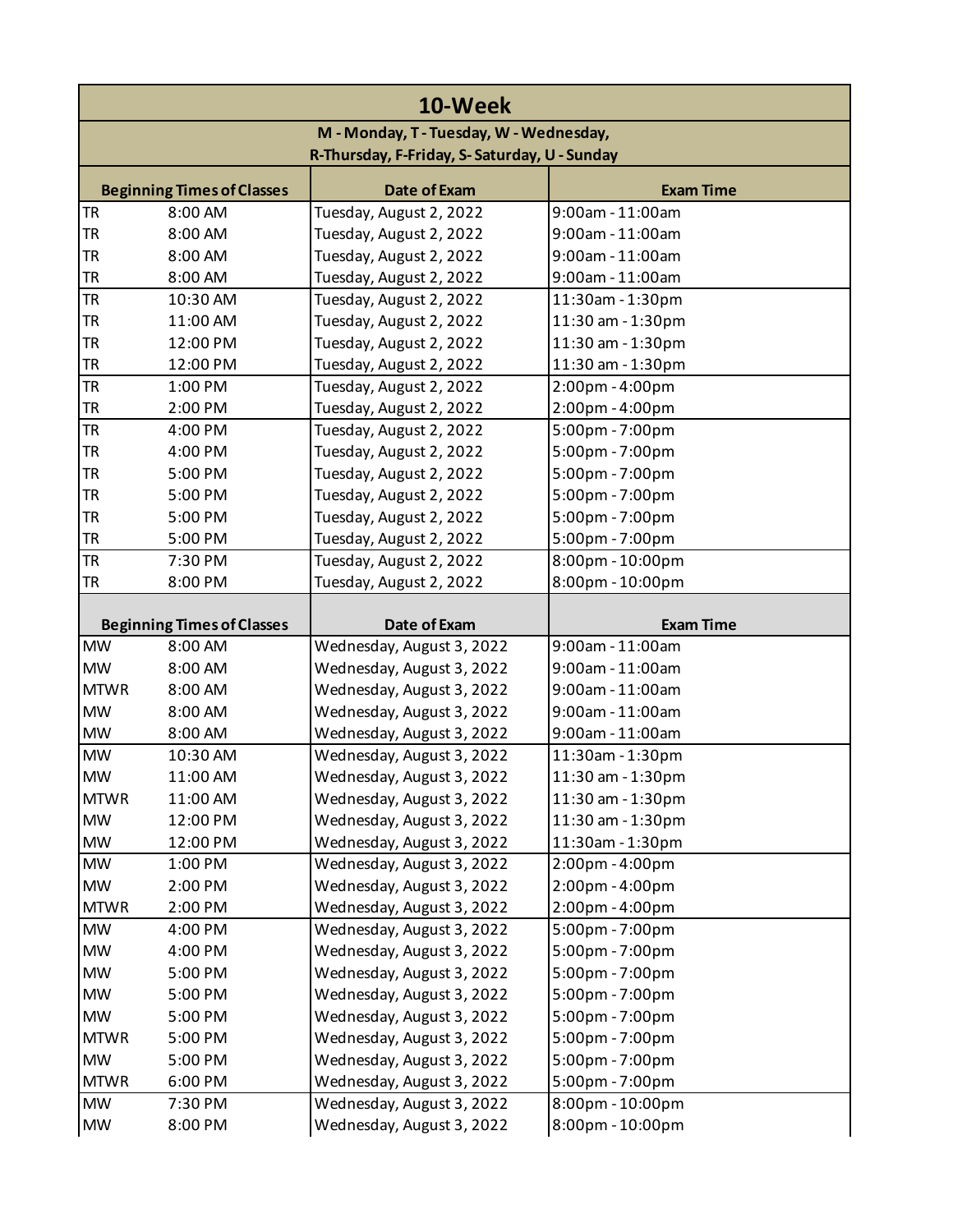| <b>MTWR</b> | 8:00 PM                           | Wednesday, August 3, 2022               | 8:00pm - 10:00pm  |
|-------------|-----------------------------------|-----------------------------------------|-------------------|
|             |                                   |                                         |                   |
|             | <b>Final Exam Conflict Period</b> | Tuesday, August 2, 2022                 | 8:00am - 10:00am  |
|             | <b>Final Exam Conflict Period</b> | Tuesday, August 2, 2022                 | 8:00am - 10:00am  |
|             |                                   |                                         |                   |
|             | <b>Final Exam Conflict Period</b> | Wednesday, August 3, 2022               | 3:00pm - 5:00pm   |
|             | <b>Final Exam Conflict Period</b> | Wednesday, August 3, 2022               | 3:00pm - 5:00pm   |
|             |                                   |                                         |                   |
|             |                                   | 8-Week                                  |                   |
|             |                                   | M - Monday, T - Tuesday, W - Wednesday, |                   |
|             | <b>Beginning Times of Classes</b> | <b>Date of Exam</b>                     | <b>Exam Time</b>  |
| <b>TR</b>   | 8:00 AM                           | Thursday, July 28, 2022                 | 9:00am - 11:00am  |
| <b>TR</b>   | 8:00 AM                           | Thursday, July 28, 2022                 | 9:00am - 11:00am  |
| <b>TR</b>   | 8:00 AM                           | Thursday, July 28, 2022                 | 9:00am - 11:00am  |
| <b>TR</b>   | 8:00 AM                           | Thursday, July 28, 2022                 | 9:00am - 11:00am  |
| <b>TR</b>   | 10:30 AM                          | Thursday, July 28, 2022                 | 11:30am - 1:30pm  |
| <b>TR</b>   | 11:00 AM                          | Thursday, July 28, 2022                 | 11:30 am - 1:30pm |
| <b>TR</b>   | 12:00 PM                          | Thursday, July 28, 2022                 | 11:30 am - 1:30pm |
| <b>TR</b>   | 12:00 PM                          | Thursday, July 28, 2022                 | 11:30 am - 1:30pm |
| <b>TR</b>   | 1:00 PM                           | Thursday, July 28, 2022                 | 2:00pm - 4:00pm   |
| <b>TR</b>   | 2:00 PM                           | Thursday, July 28, 2022                 | 2:00pm - 4:00pm   |
| <b>TR</b>   | 4:00 PM                           | Thursday, July 28, 2022                 | 5:00pm - 7:00pm   |
| <b>TR</b>   | 4:00 PM                           | Thursday, July 28, 2022                 | 5:00pm - 7:00pm   |
| <b>TR</b>   | 5:00 PM                           | Thursday, July 28, 2022                 | 5:00pm - 7:00pm   |
| <b>TR</b>   | 5:00 PM                           | Thursday, July 28, 2022                 | 5:00pm - 7:00pm   |
| <b>TR</b>   | 5:00 PM                           | Thursday, July 28, 2022                 | 5:00pm - 7:00pm   |
| <b>TR</b>   | 5:00 PM                           | Thursday, July 28, 2022                 | 5:00pm - 7:00pm   |
| <b>TR</b>   | 7:30 PM                           | Thursday, July 28, 2022                 | 8:00pm - 10:00pm  |
| <b>TR</b>   | 8:00 PM                           | Thursday, July 28, 2022                 | 8:00pm - 10:00pm  |
|             | <b>Beginning Times of Classes</b> | Date of Exam                            | <b>Exam Time</b>  |
| <b>MW</b>   | 8:00 AM                           | Monday, August 1, 2022                  | 9:00am - 11:00am  |
| <b>MW</b>   | 8:00 AM                           | Monday, August 1, 2022                  | 9:00am - 11:00am  |
| <b>MTWR</b> | 8:00 AM                           | Monday, August 1, 2022                  | 9:00am - 11:00am  |
| <b>MW</b>   | 8:00 AM                           | Monday, August 1, 2022                  | 9:00am - 11:00am  |
| <b>MW</b>   | 8:00 AM                           | Monday, August 1, 2022                  | 9:00am - 11:00am  |
| <b>MW</b>   | 10:30 AM                          | Monday, August 1, 2022                  | 11:30am - 1:30pm  |
| <b>MW</b>   | 11:00 AM                          | Monday, August 1, 2022                  | 11:30 am - 1:30pm |
| <b>MTWR</b> | 11:00 AM                          | Monday, August 1, 2022                  | 11:30 am - 1:30pm |
| <b>MW</b>   | 12:00 PM                          | Monday, August 1, 2022                  | 11:30 am - 1:30pm |
| <b>MW</b>   | 12:00 PM                          | Monday, August 1, 2022                  | 11:30am - 1:30pm  |
| <b>MW</b>   | 1:00 PM                           | Monday, August 1, 2022                  | 2:00pm - 4:00pm   |
| <b>MW</b>   | 2:00 PM                           | Monday, August 1, 2022                  | 2:00pm - 4:00pm   |
| <b>MTWR</b> | 2:00 PM                           | Monday, August 1, 2022                  | 2:00pm - 4:00pm   |
| <b>MW</b>   | 4:00 PM                           | Monday, August 1, 2022                  | 5:00pm - 7:00pm   |
| <b>MW</b>   | 4:00 PM                           | Monday, August 1, 2022                  | 5:00pm - 7:00pm   |
| <b>MW</b>   | 5:00 PM                           | Monday, August 1, 2022                  | 5:00pm - 7:00pm   |
| <b>MW</b>   | 5:00 PM                           | Monday, August 1, 2022                  | 5:00pm - 7:00pm   |